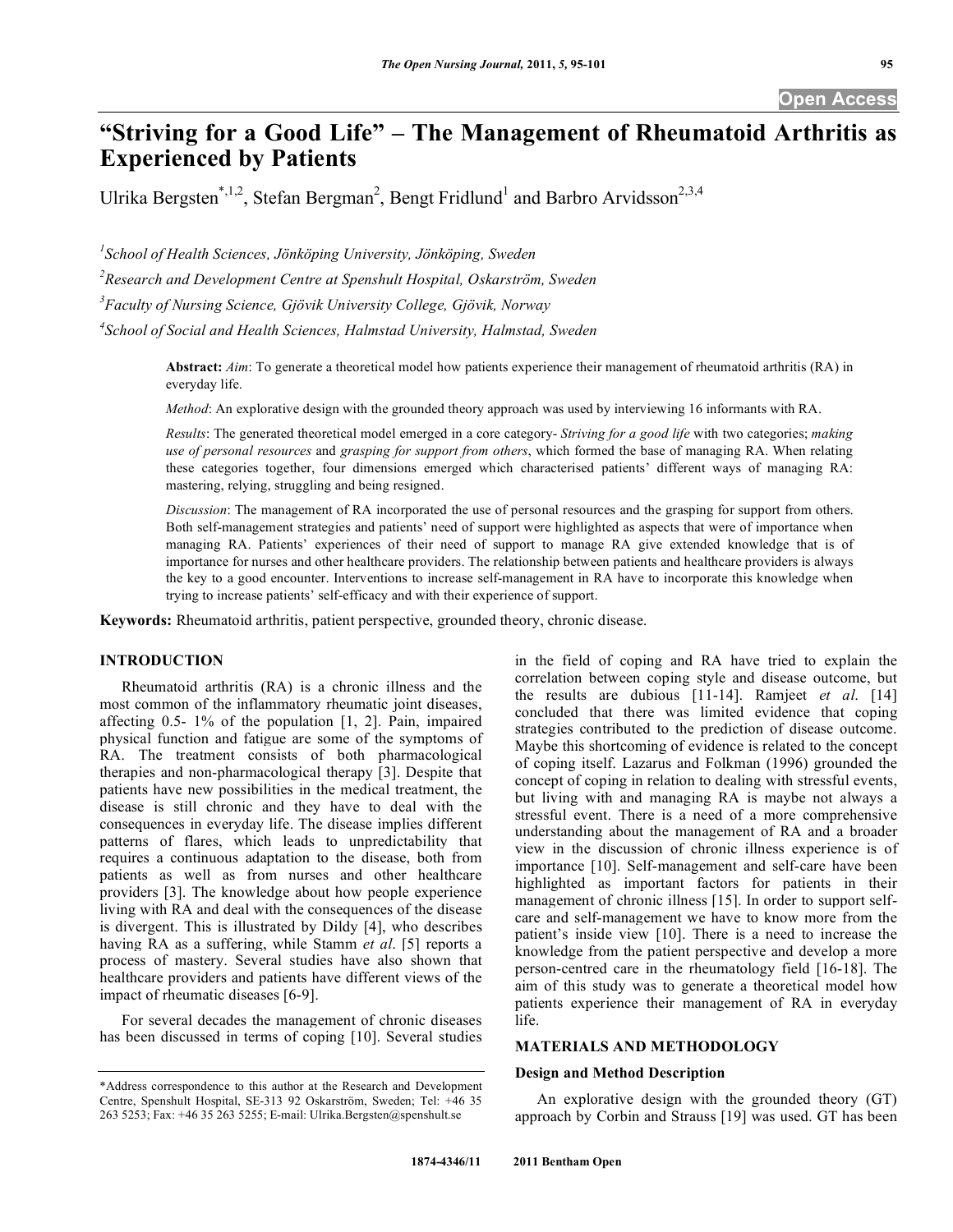developed from symbolic interactionism which requires the individual to develop through social interaction and the creation of meaning [19, 20]. The main purpose of doing GT studies is to generate concepts, models or theories developed from empirical data in order to explain the phenomenon under study. Data collection and data analysis is a process that intertwines the two with each other. The collection of data begins with a purposeful sampling followed by theoretical sampling. Theoretical sampling includes both new collection of data as well as a theoretical sampling of the existing data when a theory is arising to look for aspects to confirm the arising theory or to object to the theory. The steps of data analysis are: open coding, axial coding and selective coding. Throughout the analysis process asking questions about the data and constant comparison are of importance. Questions useful to ask could be: "What is going on?" and "Who are the actors involved and what is the meaning to them?" The constant comparison means to compare each situation with other situations for similarities and differences. During the analysis process ideas, preliminary assumptions and theoretical reflection are written down in memos in order to help with the generation of a theoretical model [19].

#### **Informants and Data Collection**

 During autumn 2009 and spring 2010, 16 informants were asked to participate in an interview and all agreed to join the study. The inclusion criteria for participation were that they were diagnosed with RA and could speak the Swedish language. To gain the variation of different ways of management, a purposeful sample was used with regard to: age, sex and disease duration. The overview of background factors (Table **1**) shows that the mean age for women was 62 years (28-82) and for men 61 years (42-70). They had

different levels of education and civil status. Disease duration varied between 2-42 years with a mean value of 14 years. They all were treated at a rheumatology hospital either at the day-care clinic or at the rehabilitation department and were contacted by a nurse in adjacent to their planned visit. They received written information and if willing to attend, the nurse at the hospital got in contact with the first author (UB) who contacted the informants to give more information and set the day and place for the interview. The interviews were done by the first author at the rheumatology hospital in a private room. Each interview lasted between 20 and 50 minutes and was transcribed verbatim. The interview began with the opening question, "How do you manage your rheumatic disease, RA?" Questions that followed were given in order to deepen the answers, "Can you tell me more about that?" and "What did you do then?" so as to gain rich meaning and experiences from the informants.

 The informants were interviewed at one occasion but had the opportunity to contact the interviewer if further questions or comments occurred. One informant contacted the interviewer to clarify the time of diagnose of RA.

#### **Data Analysis**

 The open coding began directly with the first interview, through reading the text line by line to identify words, phrases and sentences which were then labeled with codes that captured the meaning according to the aim. By asking questions about the data this coding process moved on to the next level of analysis where these codes were clustered into higher categories (axial coding). In the axial coding process two categories were defined; making use of personal resources and grasping for support from others, as important parts of the management process. In the selective coding process the core category, *striving for a good life,* emerged

| Informant      | <b>Sex</b> | Age (Years) | <b>Education Level</b> * | <b>Marital Status</b> | <b>Disease Duration (Years)</b> |
|----------------|------------|-------------|--------------------------|-----------------------|---------------------------------|
| 1              | Male       | 67          | 1                        | Married               | 15                              |
| $\overline{2}$ | Female     | 77          |                          | Divorced              | 7                               |
| 3              | Female     | 65          | 3                        | Divorced              | 15                              |
| $\overline{4}$ | Female     | 64          |                          | Married               | 16                              |
| 5              | Female     | 82          |                          | Married               | 19                              |
| 6              | Male       | 65          | 2                        | Married               | 10                              |
| $\tau$         | Male       | 58          | $\overline{c}$           | Single                | 10                              |
| 8              | Male       | 70          | 3                        | Married               | 6                               |
| 9              | Male       | 66          |                          | Married               | 24                              |
| 10             | Male       | 42          | $\overline{2}$           | Cohabitant            | 2                               |
| 11             | Female     | 46          |                          | Married               | 15                              |
| 12             | Female     | 28          | $\overline{c}$           | Married               | $\overline{c}$                  |
| 13             | Female     | 63          | 3                        | Divorced              | 27                              |
| 14             | Female     | 73          |                          | Married               | 42                              |
| 15             | Female     | 58          |                          | Married               | 10                              |
| 16             | Female     | 60          |                          | Married               | 3                               |

**Table 1. Characteristics of the 16 Informants with Rheumatoid Arthritis (RA)** 

\*Education level: 1 = Comprehensive school, 2 = Upper secondary school, 3 = University degree.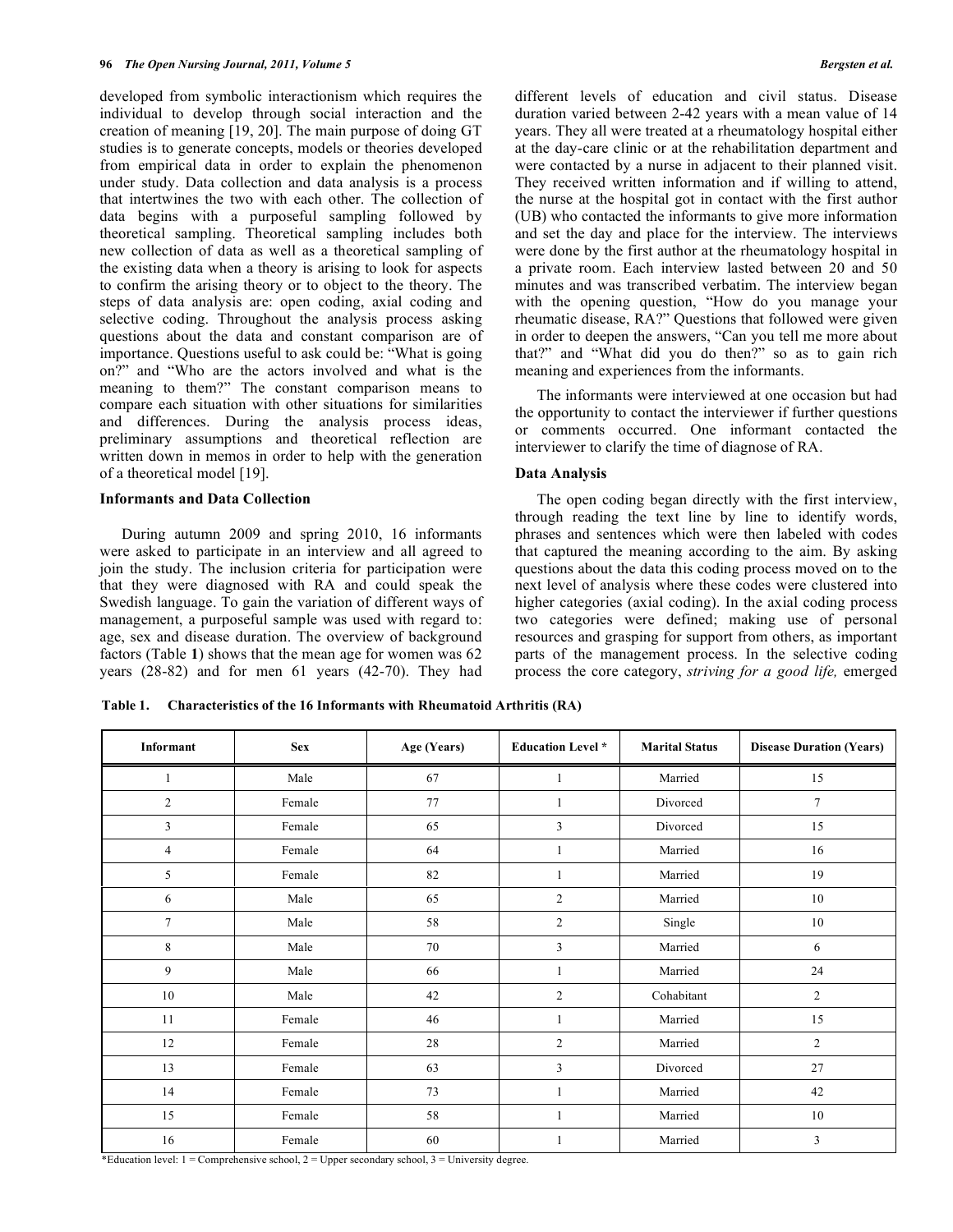as the overall theme. The theory arose when linking the core category with these two categories; making use of personal resources and grasping for support from others together. Through theoretical sampling in the selective coding process four dimensions of managing of RA emerged by constant comparison and asking theoretical questions to the data. Throughout the data collection and analysis the first author wrote memos according to GT methodology. After 13 interviews and analyses no more meaningful information was gained indicating theoretical saturation. An additional three interviews were conducted to ensure that the information from the patient was theory based.

#### **Ethical Considerations**

 The study was approved by the regional Ethics Committee at Lund University (LU-2009/391). The study was explained both verbally and in writing to informants and informed consent was obtained. They were informed that participation was voluntary and that they could withdraw without any further explanation. Confidentiality was guaranteed and it was emphasized that none of the informants would be identifiable. None of the researchers were involved in the care of the informants.

#### **RESULTS**

 The generated theoretical model emerged in a core category, *striving for a good life*. A good life was expressed as making the best of the situation. They gained a sense of meaning when they strove forward to a good life despite the disease. The management of RA was an ongoing process involving all parts of life and not only the disease. The process began with an individual reflection in *making use of the personal resources*. Patients' personal resources including illness perceptions, self-confidence and selfefficacy were used to analyse and deal with situations in everyday life. There were differences in personal resources within as well as between patients, depending on the situation they experienced. Illness perception was described as different ways to understand and explain the disease in everyday life. Self-confidence was expressed by patients in terms of believing and fighting for themselves or in the opposite way, by not believing and not fighting for their rights. Self-efficacy was framed as believing in their capability to change the situation or in the opposite way, by not mentioning their capability at all.

 The process of managing RA also involved a *grasping for support from others*. Patients described the need of support from relatives and friends when doing household duties or other things in everyday life. They also expressed a need for support from nurses and other healthcare providers including non-medical as well as medical treatment. There was a relationship between the grasping for support from others and the outcome of the support where patients were either trustful or ambiguous to the support given. The personal resources and the outcome of the support formed the base of how they chose to manage their striving for a good life.

 When relating the core category and the two categories together (*making use of personal resources* and *grasping for support from others)* four dimensions emerged which characterised patients' different ways of managing RA: mastering, relying, struggling and being resigned (Fig. **1**). These different ways of management could change over time. The four dimensions were not completely fixed and in each patient there could be a transition between the various dimensions. When other situations in life happened, like hassles and crises that disturbed the everyday life, the need of grasping for support and their personal resources could change.

#### **Mastering**

 This way of managing RA was characterised by experiencing their situation in a way of acceptance. They used their personal resources, felt confident in themselves and expressed trustfulness in the support from others in their striving for a good life. Patients described personal resources, such as having a positive attitude to life and an optimistic personality, that were used as sources to manage the disease as well as other problems in life. Mastering was a way of management that could involve a long process before it was reached. A woman expressed,"*…but I can't stop and live… I have to overcome so to speak…through building up in some way a confidence in oneself, that you can fix this. I think that you can be quite capable if you focus and most things are able to be solved with a little thought."* There were patients that drafted a more direct way of mastering. A woman said, "*So, it is just so recently... but I've accepted it…and it's just so nice…already from the beginning so to speak… It was just obvious that I would have medicine that would help…and it has done a great deal of good…I have all support from home... and I have been able to work... it means a great deal to not feel sick."* Patients described their need to continue with leisure-time activities and to feel that they still were in charge over their lives. In having a chronic disease with disabilities they believed and framed a need for support in everyday life, as well as quick support from healthcare providers when symptoms arose or when there were problems with the medications. Hence, the mastering way of managing RA was to put the person's life in front of the disease and not focus on the disease. Patients showed both faith and gratitude to the support around them.

#### **Relying**

 This way of managing RA in striving for a good life was depending on others and the patients experienced trustfulness in their grasping for support from healthcare providers, relatives and friends. The support from healthcare providers was equally valued as the support from relatives and friends. Patients did not mention their own capability or their own responsibility in the management of RA, but that they depended on others. They described their experience of the healthcare as good, felt secure and expressed gratitude to have access to their healthcare. Patients had experienced episodes of caring where nurses suggested helpful hints which they could not have figured out by themselves. There was also a gratitude to the medical treatment and care they were offered, but they still related some worry about the future. A man treated with an intravenous medicine each 8 weeks at the rheumatology clinic expressed, "*Some week before I come here I feel... how I start to have pain in my joints again... just a little bit, swollen up some joint like that... know that I soon am coming to the nurse (name given) and then it becomes good again. You can't do anything*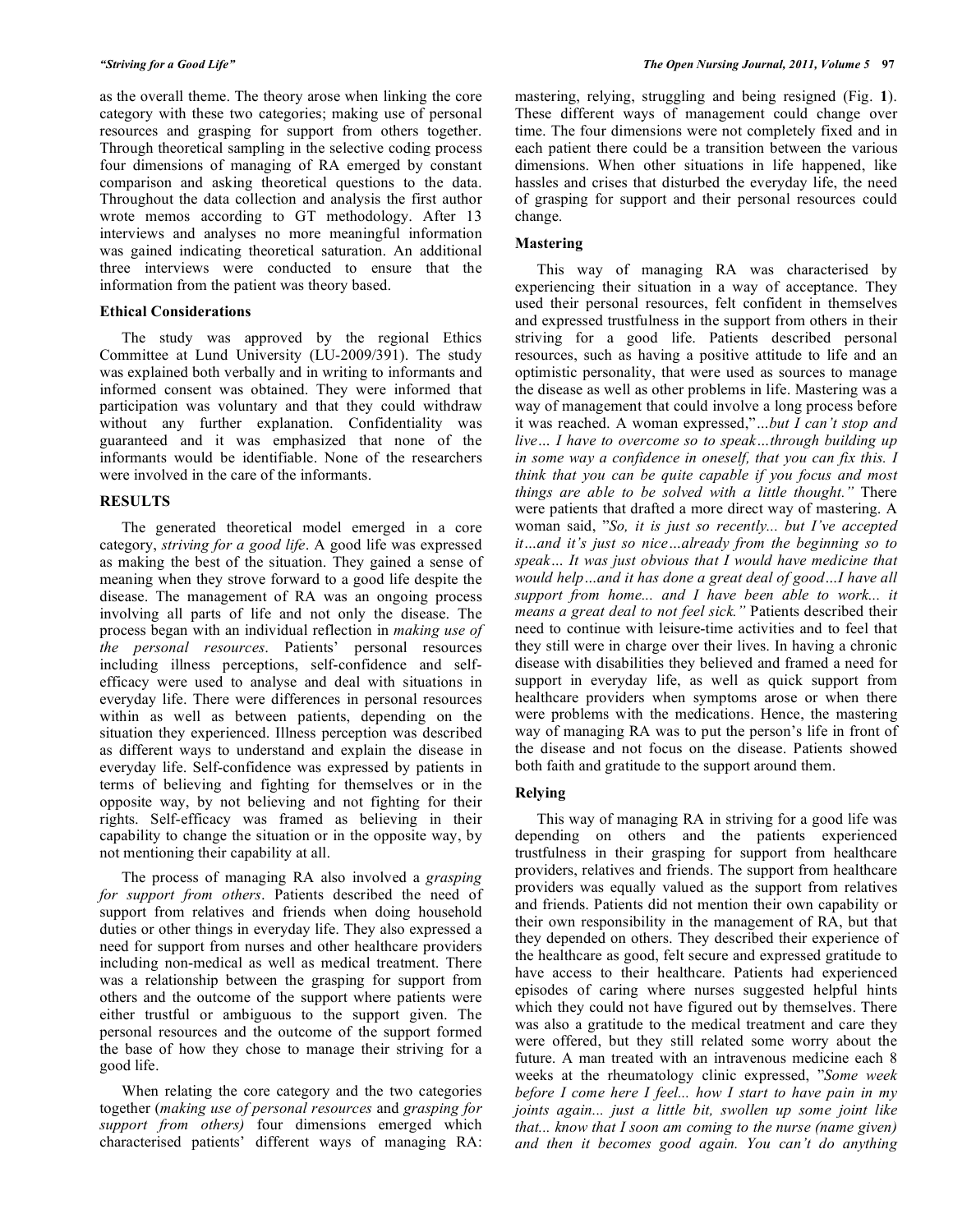

# Making use of personal resources

Fig. (1). Striving for a good life contains a process of making use of personal resources in relation to grasping for support of others four dimensions emerged.

*about it (the disease)... it was when I received this (the medicine) then…a real miracle for me…if you don't get this… How would it have been then?…The future, yes... that maybe you are a little worried about... regarding the medicines, if it stops working or side effects…a little worried."* Relatives were also important and often mentioned in relation to the need for more personal care or help with household work. A woman claimed, *"I have had terrifically good help…it means so much of course…so what I can't do, he does (the husband), so I have very good help in the household and things like that... only a thing like going to the store…I can carry one or two kilograms, but that is nothing if you are going to shop for the household... and so, therefore, you are very dependent on someone else.*" Accordingly, the relying way of managing RA showed that patients striving for a good life were depending on the good support they had. Their own responsibility was not in focus when expressing their ways of managing RA.

# **Struggling**

 This way of managing RA was characterised by patients that were in an active role in order to gain respect, particularly from others. They expressed high selfconfidence, but they were in ambivalence. In one way they wanted to look after themselves, but they were still depending on the support from others. One aspect of this struggling was described in not reaching the right support from healthcare providers. They had to fight for seeing a doctor whom they felt trust in. One man said, "*He didn't give any confidence as a doctor should do... it became totally wrong... for me it didn't feel right... it became so that I wasn't welcome anymore... but I care how they treat me... it maybe is the difference in those who are 70 years old or more… I say no.*" Another way of struggling was for independence. They described a strong belief in managing RA themselves with a minimum of support from others.

Their personal resources were not in balance with their need of support, so they were struggling with accepting support from relatives when offered. They wanted to manage more than they could and battled with the fact that they had a chronic disease. The struggle could also incorporate different illness perceptions in relation to the healthcare system. Patients were not satisfied with how the healthcare providers expressed themselves in the encounter with the patient. A woman formulated her experience like this, *"I see myself as healthy... I consider myself to be in very good health... I am the type of person who has a difficult time in how people express themselves... it shows a lot about what kind of view of humanity a person has... I consider that everyone all around should express themselves in the right way."* Thus, the struggling way of managing RA was for the patients a battle that was hard to accept and they were fighting for respect. The outcome of the struggle was of importance when they tried to strive for a good life.

#### **Being Resigned**

 This way of managing RA expressed less of personal resources in combination with ambiguity to the support from others. Patients experienced a wish for something to happen and they did not think that they had the possibility to choose or the ability to change this on their own. Patients were describing this kind of management in the beginning of the disease and often they moved forward to another way of management, but still there were patients in this dimension a couple of years after the diagnosis. They expressed that their RA led to various types of restrictions. They could not, for example, do certain specific physical activities any longer, discussed in a way of letting the disease take a greater part in their lives and how the disease became the main focus. A woman commented," *Yes, I have adjusted my life entirely... I live through the rheumatism.*" In regard to their need for support from others they expressed difficulties in being taken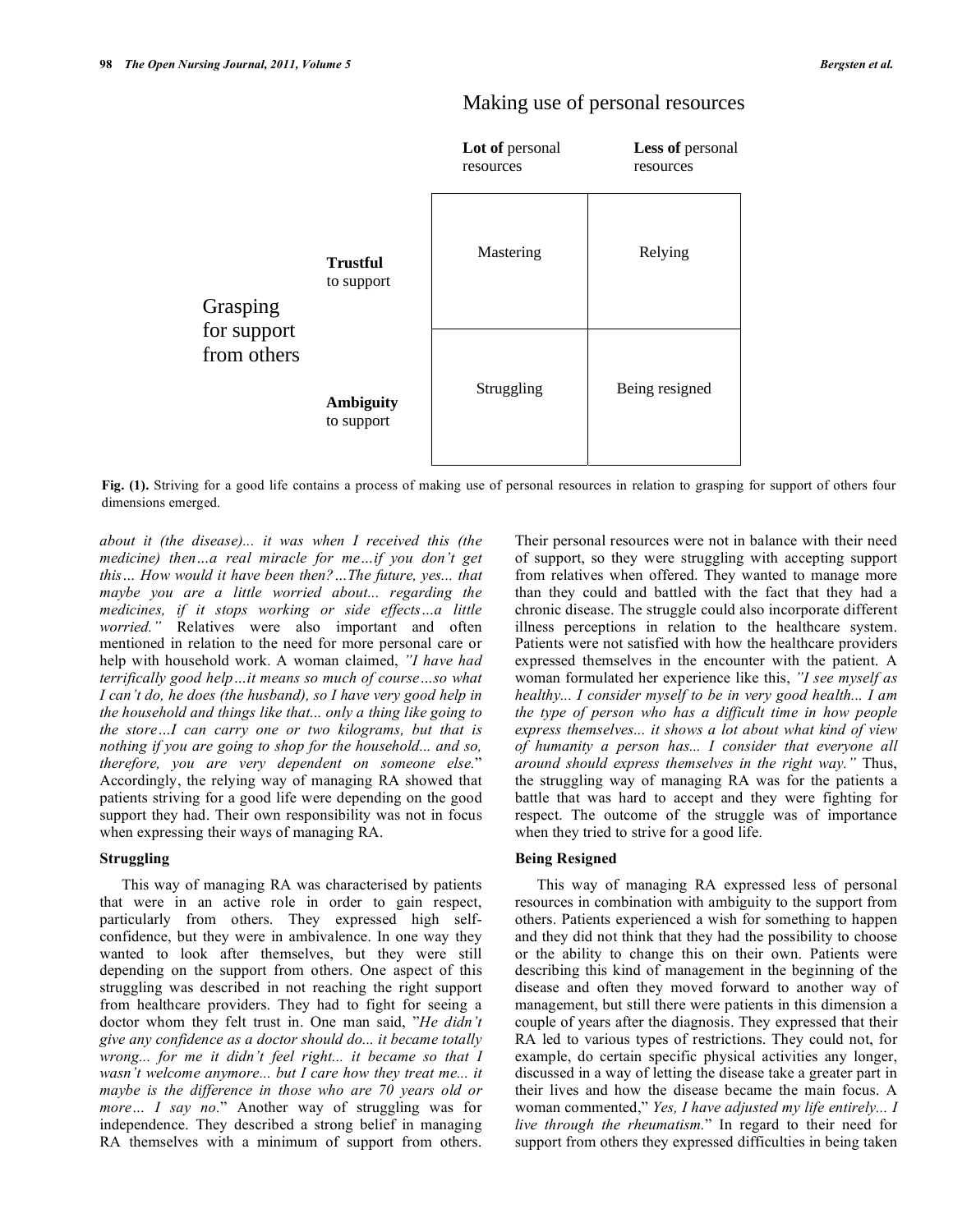seriously by relatives as well as healthcare providers. Friends and relatives could have difficulties to understand the problems the disease created and that could lead to social restrictions in life*.* As one woman said,"*What do you do all day?' people say. They don't understand that... that everything takes time... A person isn't so quick and you have to take little detours. But I never can manage so much as I would like, am never finished with anything... there isn't enough energy?"* 

 There were also difficulties in the encounter with healthcare providers by not being taken seriously, as well as the problems reaching the rheumatologist and getting an appointment at the clinic. As a result, this way of management possessed characteristics of the patients letting the disease take a great part in life and that they felt ambiguity to the support from others they received. Their striving for a good life was sometimes not fulfilled.

## **DISCUSSION**

 Striving for a good life was expressed as an ongoing process through managing everyday life with RA. Both selfmanagement strategies and patients' need for support from others were highlighted as aspects that were of importance when managing RA. In the four dimensions of managing RA, mastering, relying, struggling and being resigned, the patients expressed different ways of management and included tasks that patients undertake in their everyday life to control or reduce the impact of the disease.

 This present study showed a need of both personal resources as well as a need of support from others to manage RA, which has also been reported by Ryan *et al*. [21]. To control the disease patients expressed a need to reduce physical symptoms, have sufficient social support and a good medical consultation. The good consultation included patient involvement, feedback, reassurance, empathy and access to an expert. The consequences of living with a chronic condition were expressed in the need of external support to positively influence the more personal control [21]. The findings in the present study are in discordance with the more common way of explaining coping as a passive or active action. Passive coping is referring to external control and active coping to an internal control [22]. The consequences of using the terms of coping in an active or passive action could lead to a belief that management of the chronic disease is up to the person himself to deal with, leading to a misunderstanding of the patient's need of care. The present study showed the importance of the support from others and that the medical encounter was of great importance when discussing the patient's way of managing RA.

 It is common to offer interventions like patient education with the purpose of strengthening patients' self-management through increasing their level of self-efficacy [3]. In the present study the use of personal resources incorporated illness perception, self-efficacy and self-confidence and they were expressed differently between the four dimensions. Patients with the relying and/or being resigned way of managing RA showed a lack of self-confidence and selfefficacy and could probably gain most of interventions with the purpose of increasing self.-efficacy. Illness perceptions could also interfere with things related to suggesting medications, physical exercise or other advice that healthcare providers recommend as treatments.

 *Mastering* RA included reconciliation in the patients' everyday life with the disease. This process was influenced by the patients' personal resources and their trust in the support from others as they decided to take an active part in their management. This result is supported by Kralik *et al*. [23] that presented self-management as an action to create order. Patients' personal resources included self-confidence and self-efficacy as a source from which to draw strength. They had a belief in themselves that could be used in their everyday life. Verduin [24] showed that patients with more sense of purpose in life had an association with better mental health status and an optimistic coping style. Similar results were shown by Stamm *et al*. [5] where they concluded that people with RA could explain their disease as a source for new challenges as one typology of patients' life stories of RA. Patients mastering their disease experienced their grasping for support from others in a positive way in that they had family and friends they could rely on and that their experiences with healthcare providers were good. They saw themselves as an active partner in the medical encounter and felt trust and hope for the future. Lempp *et al*. [25] confirmed this way of managing in the present study by showing that patients no longer are seeing themselves as passive patients of care and that they are welcoming an equal dialogue with healthcare providers.

 *Relying* was a way of managing RA expressed by depending on others and patients did not mention their own responsibility to manage the disease. Patients expressed both trust and gratitude for the support from relatives as well from healthcare providers. Ryan *et al*. [21] showed that medical consultation, when including the patient to interact and with a feeling of partnership, was an important factor that positively influenced patients' perception of control over their situation. In this way of managing RA the patient did not talk about their level of control, but they expressed their dependency on others, in a positive way, in their striving for a good life. Covic *et al*. [11] discussed that since treatment of RA has been predominantly influenced by pharmacological treatment, patients consequently trust external resources rather than their own personal resources. In the present study patients that were using relying as their way of managing RA seemed rather satisfied with their situation. For patients with this way of management of the disease, interventions that increase self-efficacy could be useful in order to encourage them to use their personal resources when needed.

 The patients that used the *struggling* way of managing RA were contending with a struggle to gain respect from others, expressed ambivalence in the need of support from others and experienced a battle for independence. Similar results are shown in a study by Ward *et al*. [26] who reported that patients gained a sense of control by refusing interventions or medication when not feeling listened to in the meeting with healthcare providers. The difficulties in the medical encounter are highlighted by others as an important issue to gain a more equal dialogue between patients and healthcare providers [7, 25]. The struggling way of managing RA was also related to patients' illness perceptions. If the illness perception was incongruence with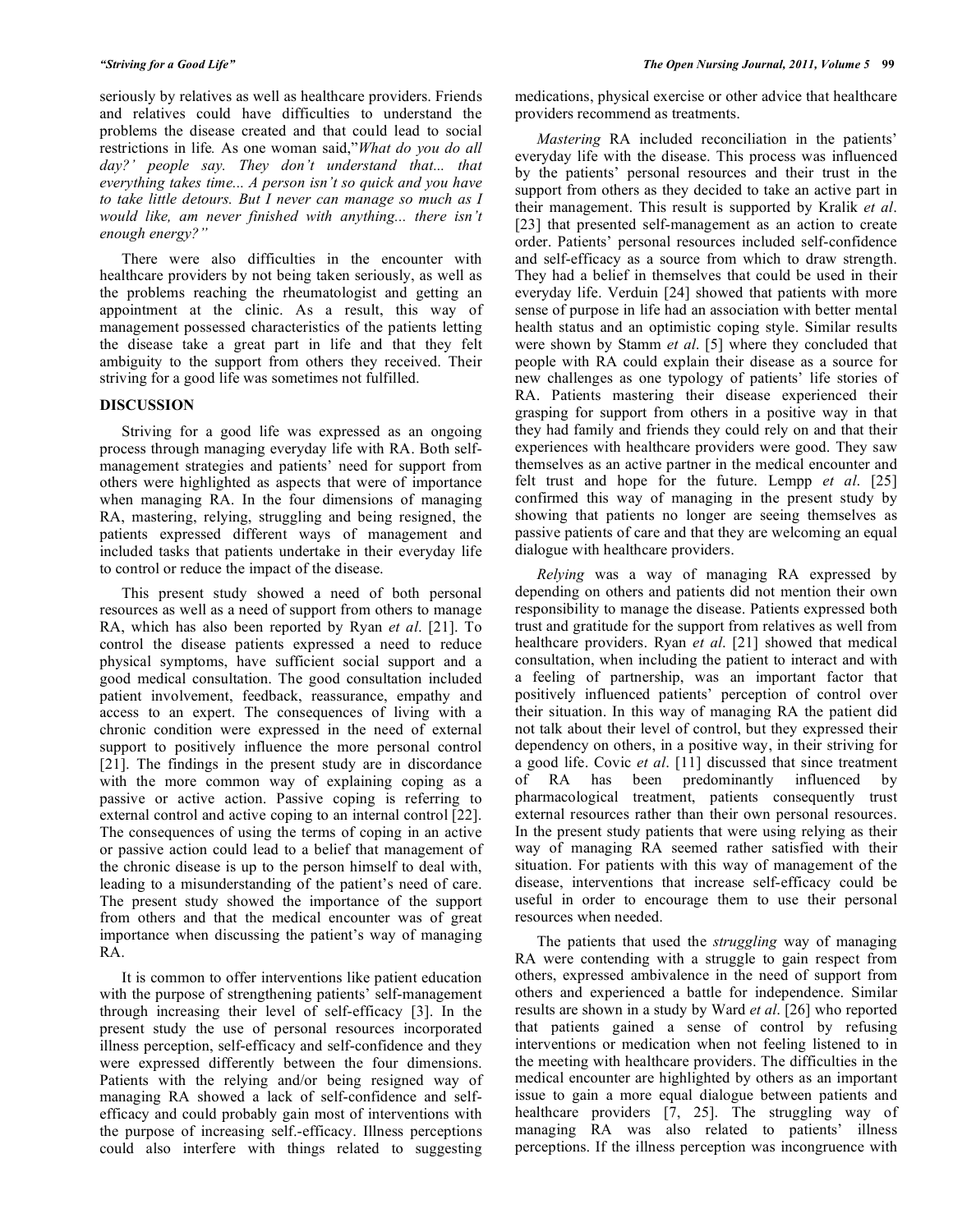the healthcare providers' view of the disease there was also a struggle for respect. This incongruence is also shown in other studies that highlight the differences between patients' explanations and the medical explanation of the disease [7, 27, 28]. The patients with this struggling way of managing RA could be a challenge for healthcare providers, but healthcare providers should act in a professional way, focus on the patient's needs and build a trusting relationship with the patient. The struggling way of managing RA could also involve a lack of acceptance of having a chronic disease and is therefore more common in the beginning of the disease but could, as shown in the present study, even exist after several years of the disease.

 The *being resigned* way of managing RA is defined by having less of personal resources and less of good experiences of support from others. Patients described lack of strength to do things and that they surrendered completely to the disease. This is the opposite way of management compared to the mastering way of managing RA, where patients take control over the situation. In the being resigned way patients describe an adjustment to the disease, did not think they could change their situation and they had no faith in the healthcare system. Stamm [5] showed similar results describing patients expressing RA as "something to get use to" as one typology of the life story with RA. Being resigned could involve helplessness, a concept which is shown to correlate with depression, decreased physical and functional status and with greater levels of pain [4, 29]. Individuals that view themselves as less capable of caring for themselves may also suffer from poorer health [30]. Suffering from RA is shown as a process in three phases: disintegration of personhood, the shattered self and reconstruction of self [4]. Being resigned involves the first two steps but not the reconstruction phase. This could be of importance to recognise and could create a possibility to increase the patients' belief in themselves through self-management interventions. It could be of importance to achieve trustful relationships with nurses in order to move from this way of management of RA to a more beneficial way of management.

#### **Methodological Considerations**

 The present study had a qualitative design using grounded theory as the approach to answer the research question. In order to meet the methodological considerations of data collection and analysis, the following four terms were used: applicability, reasonableness, trustworthiness and conscientiousness [31]. Applicability was addressed by using relevant method for the aim of the study, as well as using purposeful and theoretical sampling in order to obtain a good representation of informants with different experiences of everyday life with RA. Reasonableness was ensured by describing the concordance between the data collection method and the area of investigation and through continuous movement back and forth between the whole and the parts during the constant comparison analysis [19]. Trustworthiness was guaranteed by the systematic and methodical approach to data analysis and by the coresearchers who had earlier experience with this method. Conscientiousness and honesty towards the informants was important from the start of the research process, through the different stages of analysis and to the presentation of a clear

and comprehensive picture. This was achieved by indentifying statements from the informants and making continuous comparisons between data, codes and categories throughout the analysis process. The informants' integrity was respected all through the research process. A possible limitation in the study was that all interviews where done at the same hospital but the patients in the study had experiences from other settings to.

#### **CONCLUSIONS**

 Striving for a good life was the core category of patients' management of RA and incorporated the making use of personal resources as well as the grasping for support from others. When linking together the outcome of the personal resources and the support four dimensions emerged: mastering, relying, struggling and being resigned. These four dimensions showed different ways of managing RA that could change over time and involved different aspects of the human being and not only the disease.

## **IMPLICATION FOR CLINICAL PRACTICE**

 Patients' experience of their need for support from others to manage RA gives extended knowledge that is of importance for nurses and other healthcare providers. The relationship between patients and healthcare providers is always the key to a good encounter. Interventions to increase self-management in RA have to incorporate this knowledge when trying to increase patients' self-efficacy and with their experience of support from others. The findings in this study could be used in the development of a more person-centred care and there is an opportunity for nurses in rheumatology care to strengthen patients' own resources and supporting their need of support from others.

# **ACKNOWLEDGEMENT:**

None declared.

## **CONFLICT OF INTEREST**

None declared.

#### **REFERENCES**

- [1] Simonsson M, Bergman S, Jacobsson LT, Petersson IF, Svensson B. The prevalence of rheumatoid arthritis in Sweden. Scand J Rheumatol 1999; 28(6): 340-3.
- [2] Englund M, Joud A, Geborek P, Felson DT, Jacobsson LT, Petersson IF. Prevalence and incidence of rheumatoid arthritis in southern Sweden 2008 and their relation to prescribed biologics. Rheumatology (Oxford) 2010; 49(8): 1563-9.
- [3] Hill J*.* Rheumatology Nursing: A Creative Approach. 2 ed. Chichester: Whurr Publishers Limited; 2006.
- [4] Dildy SP. Suffering in people with rheumatoid arthritis. Appl Nurs Res 1996; 9(4): 177-83.
- [5] Stamm T, Lovelock L, Stew G, *et al*. I have mastered the challenge of living with a chronic disease: life stories of people with rheumatoid arthritis. Qual Health Res 2008; 18(5): 658-69.
- [6] Carr A, Hewlett S, Hughes R, *et al*. Rheumatology outcomes: the patient's perspective. J Rheumatol 2003; 30(4): 880-3.
- [7] Fair BS. Contrasts in patients' and providers' explanations of rheumatoid arthritis. J Nurs Scholarsh 2003; 35(4): 339-44.
- [8] Heller JE, Shadick NA. Outcomes in rheumatoid arthritis: incorporating the patient perspective. Curr Opin Rheumatol 2007;  $19(2)$ : 101-5.
- [9] Hewlett S, Cockshott Z, Almeida C, *et al*. Sensitivity to change of the Rheumatoid Arthritis Self-Efficacy scale (RASE) and predictors of change in self-efficacy. Musculoskeletal Care 2008; 6(1): 49-67.